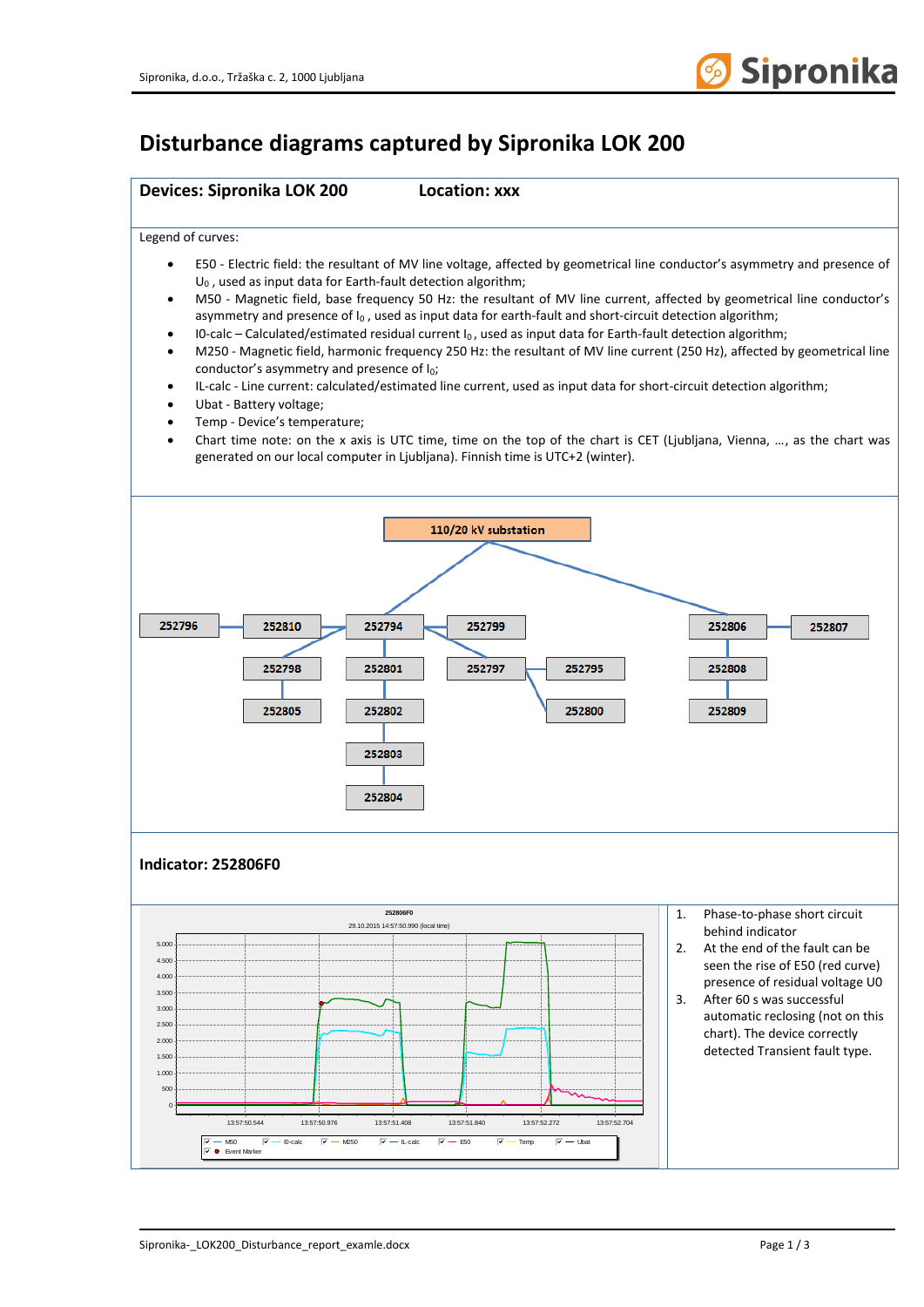

## **Indicator: 252808F0 252808F0** 1. Phase-to-phase short circuit 29.10.2015 14:57:50.704 (local time) behind indicator 5.000 2. At the end of the fault can be 4.500 seen the rise of E50 (red curve) 4.00 presence of residual voltage U0 3.50 3. After 60 s was successful 3.000 automatic reclosing (not on this 2.500 chart). The device correctly 2.00 detected Transient fault type. 1.500 1.000 500 013:57:50.544 13:57:50.976 13:57:51.408 13:57:51.840 13:57:52.272 13:57:52.704  $\boxed{\nabla}$  M50  $\boxed{\nabla}$  M250  $\boxed{\nabla}$  M250  $\boxed{\nabla}$  Li-calc  $\boxed{\nabla}$  E50  $\boxed{\nabla}$  Temp  $\boxed{\nabla}$  Ubat  $\overline{z}$   $\bullet$  Event Marker **Event log for 29.10.2015** □ 1409643<br>□ 1409768<br>□ 1409631<br>□ 1409602<br>□ 1409629 20151109\_063900.bin<br>20151109\_063900.bin<br>20151109\_064156.bin 25280650 252806F0<br>252807F0<br>252808F0  $\Box$  Save... Export to CSV  $_{\check{}}$ 1. Screenshot of Event log for 252809F0 **×** Event viewe indicators 252806F0, 252807F0, 25280910 Time (UTC) Device ID Device name Event 252808F0 and 252809F0 29.10.2015 13:57:57.022 1409602 252809F0 Line voltage - not present Line voltage - not present<br>Line voltage - not present<br>Line voltage - not present 29.10.2015 13:57:58.022 1409631 252808F0 2. Events were downloaded from 29.10.2015 13:57:59.022 1409643 252806F0 29.10.2015 13:57:59.022 1409768 252807F0 device's local memory 29.10.2015 13:58:56.021 1409631 252808E0 Line voltage - present 3. All indicators detected events 29.10.2015 13:58:56.021 1409631<br>1409631 252808F0 IO> transient - set<br>IO> transient - reset 252808F0 on 29.10.2015 as expected. 29.10.2015 13:58:56.022 1409643 252806F0 Line voltage - present 29.10.2015 13:58:56.022 1409768 252807E0 Line voltage - present<br>IO> transient - set 29.10.2015 13:58:57.022 1409643 252806F0 29.10.2015 13:58:57.022 1409643 252806F0  $I0$  > transient - reset 29.10.2015 13:58:58.022 1409602 25280950 Line voltage - present Event filter: Line fault events | Self test events | Device events | Custom...